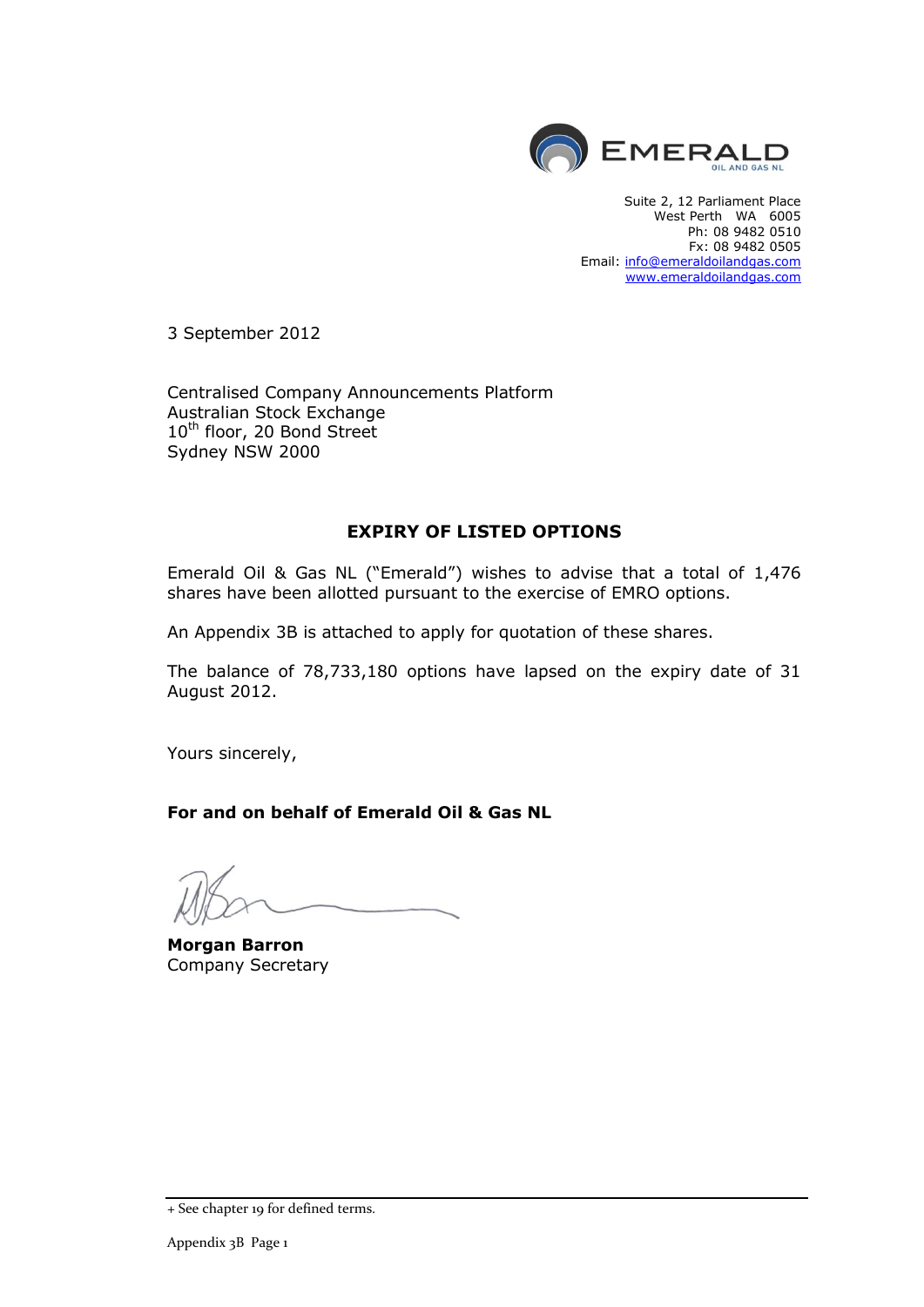*Rule 2.7, 3.10.3, 3.10.4, 3.10.5*

# **Appendix 3B**

## **New issue announcement, application for quotation of additional securities and agreement**

*Information or documents not available now must be given to ASX as soon as available. Information and documents given to ASX become ASX's property and may be made public.*

Introduced 1/7/96. Origin: Appendix 5. Amended 1/7/98, 1/9/99, 1/7/2000, 30/9/2001, 11/3/2002, 1/1/2003, 24/10/2005.

Name of entity

Emerald Oil & Gas NL

ABN

72 009 795 046

We (the entity) give ASX the following information.

## **Part 1 - All issues**

*You must complete the relevant sections (attach sheets if there is not enough space).*

1 <sup>+</sup>Class of +securities issued or to be issued

Ordinary Shares

- 2 Number of +securities issued or to be issued (if known) or maximum number which may be issued
- 3 Principal terms of the <sup>+</sup>securities (eg, if options, exercise price and expiry date; if partly paid <sup>+</sup>securities, the amount outstanding and due dates for payment; if  $+$ convertible securities, the conversion price and dates for conversion)

1,476

Fully paid ordinary shares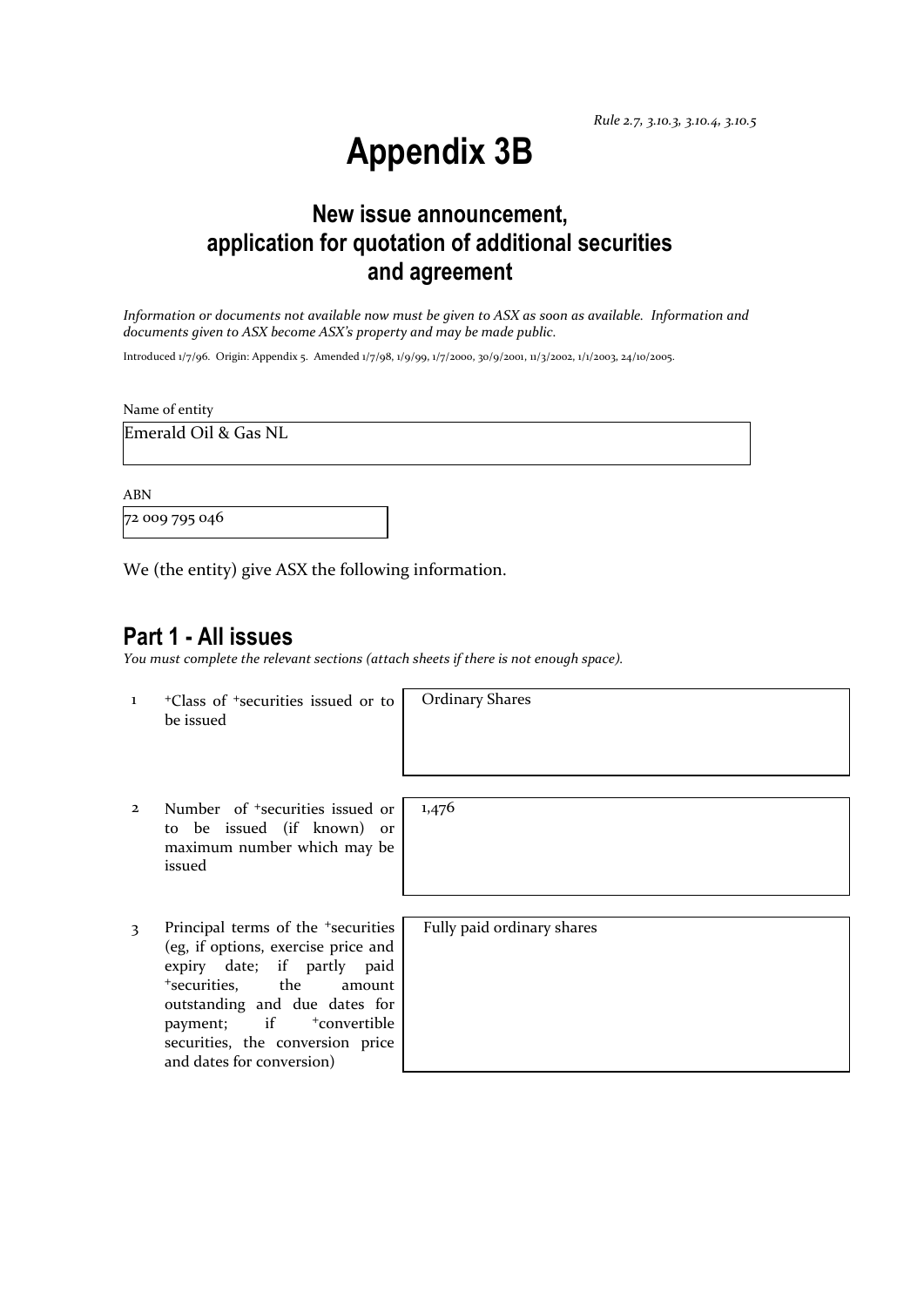4 Do the <sup>+</sup>securities rank equally in all respects from the date of allotment with an existing <sup>+</sup>class of quoted <sup>+</sup>securities?

> If the additional securities do not rank equally, please state:

- the date from which they do
- the extent to which they participate for the next dividend, (in the case of a trust, distribution) or interest payment
- the extent to which they do not rank equally, other than in relation to the next dividend, distribution or interest payment
- 5 Issue price or consideration | \$0.05 per share

Exercise of quoted options

Yes.

6 Purpose of the issue (If issued as consideration for the acquisition of assets, clearly identify those assets)

7 Dates of entering <sup>+</sup>securities into uncertificated holdings or despatch of certificates

3 September 2012

Number and <sup>+</sup>class of all <sup>+</sup>securities quoted on ASX (*including* the securities in clause 2 if applicable)

| Number      | <sup>+</sup> Class         |
|-------------|----------------------------|
| 943,651,304 | Fully Paid Ordinary Shares |
|             |                            |
|             |                            |
|             |                            |
|             |                            |
|             |                            |

8

<sup>+</sup> See chapter 19 for defined terms.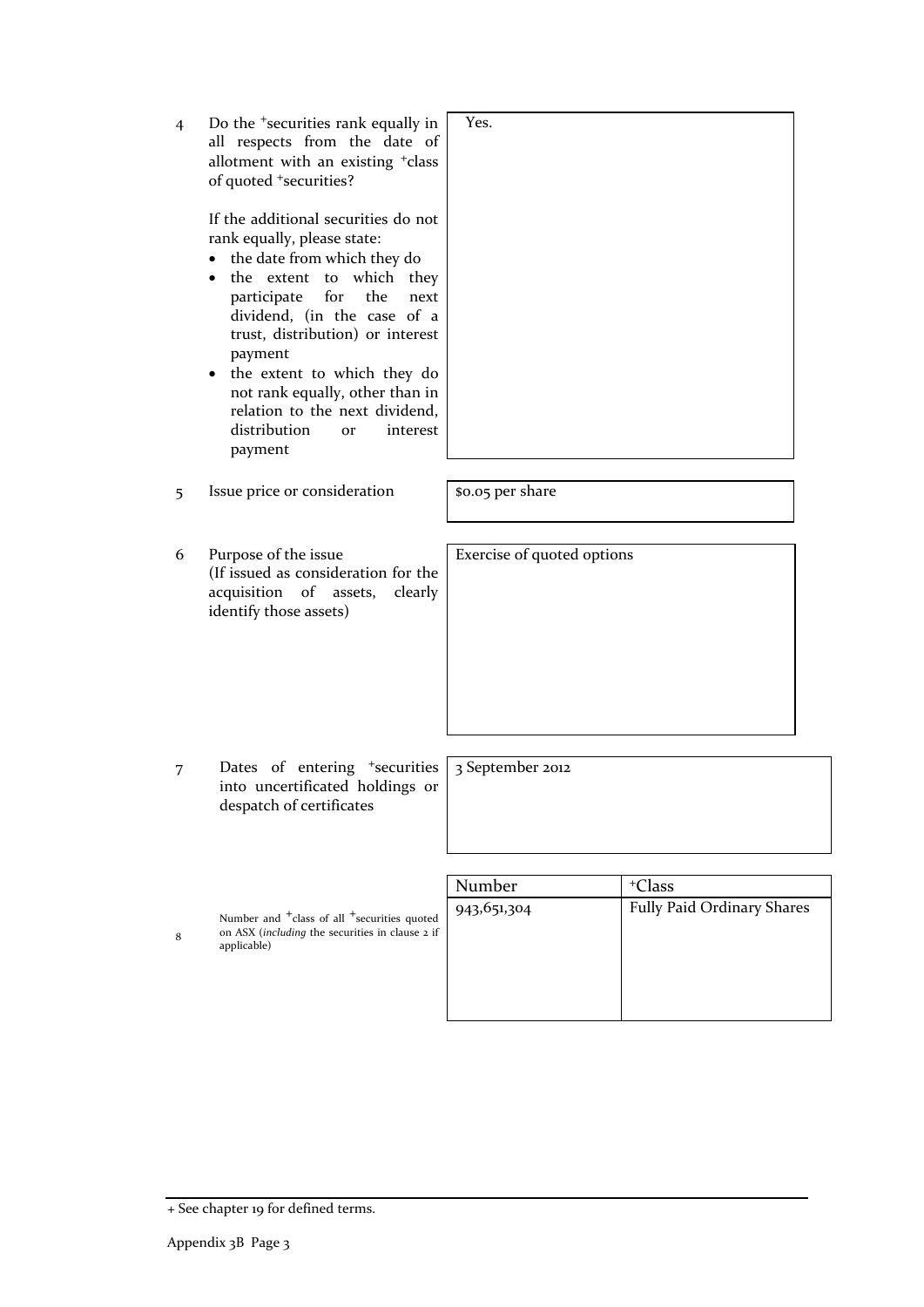9 Number and <sup>+</sup>class of all <sup>+</sup>securities not quoted on ASX (*including* the securities in clause 2 if applicable)

| Number      | <sup>+</sup> Class                                                             |
|-------------|--------------------------------------------------------------------------------|
| 5,000,000   | Options exercisable at 100<br>each expiring on 31 March<br>2014                |
| 117,600,000 | <b>Unlisted Options</b><br>exercisable at 5c each<br>expiring on 30 April 2014 |
| 50,000,000  | <b>Unlisted Options</b><br>exercisable at 5c each<br>expiring on 28 June 2014  |
|             |                                                                                |

10 Dividend policy (in the case of a trust, distribution policy) on the increased capital (interests)

## **Part 2 - Bonus issue or pro rata issue**

| $11\,$ | security holder approval<br><b>Is</b><br>required?                                                                   |
|--------|----------------------------------------------------------------------------------------------------------------------|
| 12     | Is the issue renounceable or non-<br>renounceable?                                                                   |
| 13     | Ratio in which the <sup>+</sup> securities<br>will be offered                                                        |
| 14     | <sup>+</sup> Class of <sup>+</sup> securities to which the<br>offer relates                                          |
| 15     | to determine<br>+Record date<br>entitlements                                                                         |
| 16     | different<br>holdings<br>Will<br>on<br>registers (or subregisters) be<br>aggregated for calculating<br>entitlements? |
| 17     | Policy for deciding entitlements<br>in relation to fractions                                                         |

<sup>+</sup> See chapter 19 for defined terms.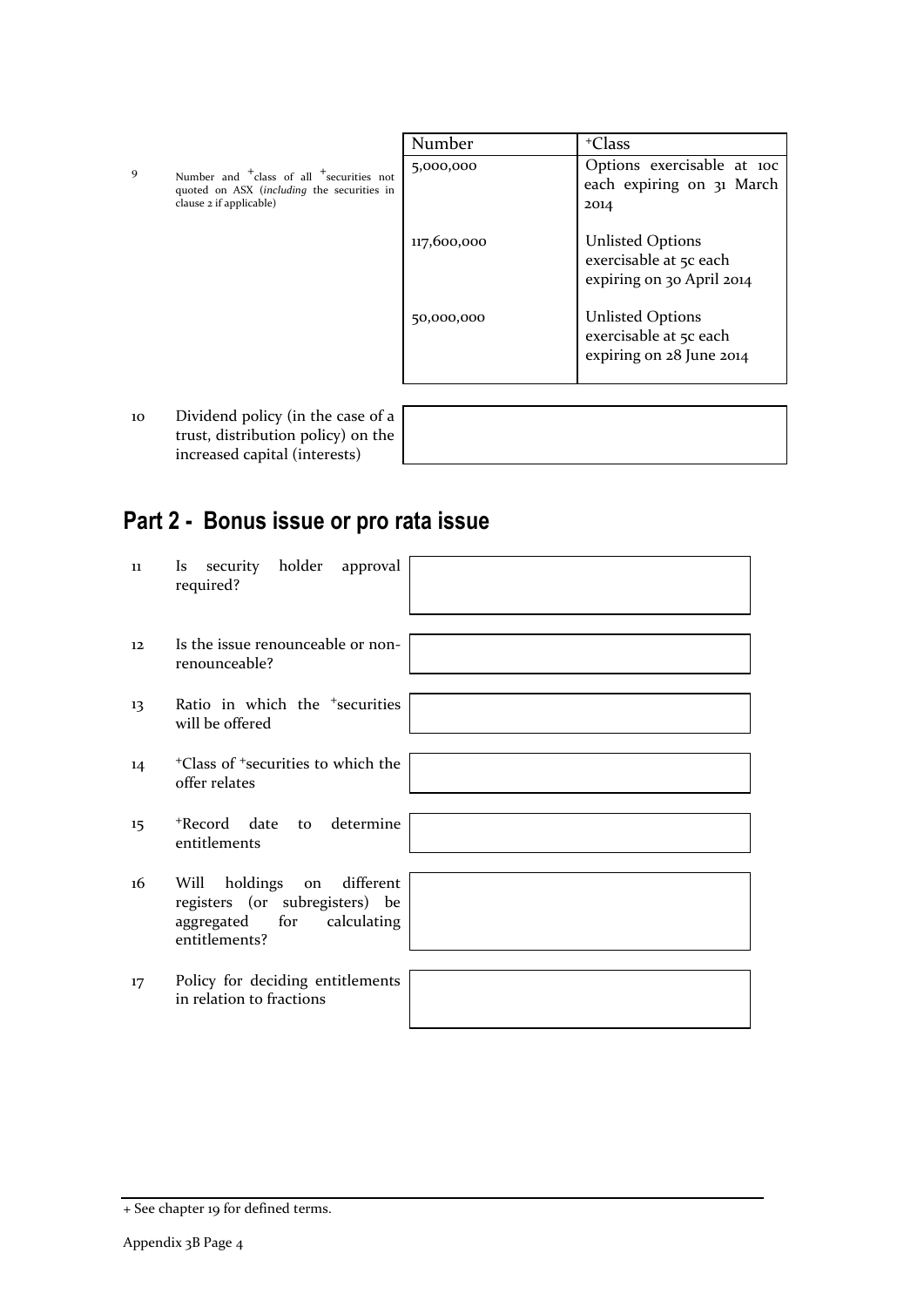| 18 | Names of countries in which the<br>entity has <sup>+</sup> security holders who<br>will not be sent new issue<br>documents<br>Note: Security holders must be told how their<br>entitlements are to be dealt with.<br>Cross reference: rule 7.7. |  |
|----|-------------------------------------------------------------------------------------------------------------------------------------------------------------------------------------------------------------------------------------------------|--|
| 19 | Closing date for receipt<br>of<br>acceptances or renunciations                                                                                                                                                                                  |  |
| 20 | Names of any underwriters                                                                                                                                                                                                                       |  |
| 21 | Amount of any underwriting fee<br>or commission                                                                                                                                                                                                 |  |
| 22 | Names of any brokers to the<br>issue                                                                                                                                                                                                            |  |
| 23 | Fee or commission payable to<br>the broker to the issue                                                                                                                                                                                         |  |
| 24 | Amount of any handling fee<br>payable to brokers who lodge<br>acceptances or renunciations on<br>behalf of <sup>+</sup> security holders                                                                                                        |  |
| 25 | If the issue is contingent on<br>*security holders' approval, the<br>date of the meeting                                                                                                                                                        |  |
| 26 | Date entitlement and acceptance<br>form and prospectus or Product<br>Disclosure Statement will be sent<br>to persons entitled                                                                                                                   |  |
| 27 | If the entity has issued options,<br>and the terms entitle option<br>holders<br>participate<br>to<br>on<br>exercise, the date on<br>which<br>notices will be sent to option<br>holders                                                          |  |
| 28 | Date rights trading will begin (if<br>applicable)                                                                                                                                                                                               |  |
| 29 | Date rights trading will end (if<br>applicable)                                                                                                                                                                                                 |  |

<sup>+</sup> See chapter 19 for defined terms.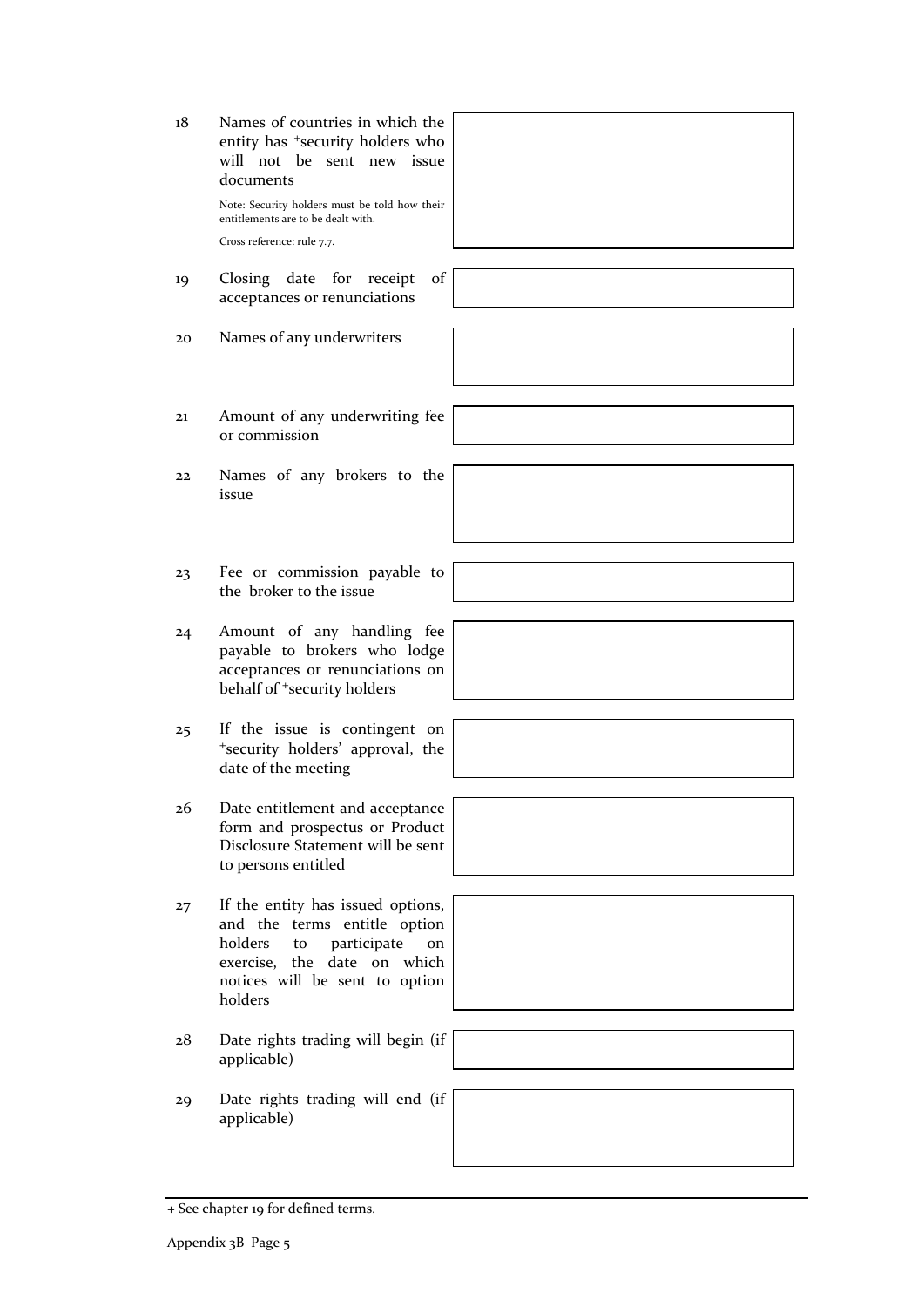- 30 How do <sup>+</sup>security holders sell their entitlements *in full* through a broker?
- 31 How do <sup>+</sup>security holders sell *part* of their entitlements through a broker and accept for the balance?
- 32 How do <sup>+</sup>security holders dispose of their entitlements (except by sale through a broker)?



33 <sup>+</sup>Despatch date

## **Part 3 - Quotation of securities**

*You need only complete this section if you are applying for quotation of securities*

- 34 Type of securities (*tick one*)
- $(a)$   $\overline{\mathbf{X}}$ Securities described in Part 1

#### (b) All other securities

Example: restricted securities at the end of the escrowed period, partly paid securities that become fully paid, employee incentive share securities when restriction ends, securities issued on expiry or conversion of convertible securities

## **Entities that have ticked box 34(a)**

## **Additional securities forming a new class of securities**

*Tick to indicate you are providing the information or documents*

| 35 | If the 'securities are 'equity securities, the names of the 20 largest holders of the<br>additional <sup>+</sup> securities, and the number and percentage of additional <sup>+</sup> securities<br>held by those holders                             |
|----|-------------------------------------------------------------------------------------------------------------------------------------------------------------------------------------------------------------------------------------------------------|
| 36 | If the *securities are *equity securities, a distribution schedule of the additional<br>*securities setting out the number of holders in the categories<br>$1 - 1,000$<br>$1,001 - 5,000$<br>$5,001 - 10,000$<br>10,001 - 100,000<br>100,001 and over |
| 37 | A copy of any trust deed for the additional <sup>+</sup> securities                                                                                                                                                                                   |

<sup>+</sup> See chapter 19 for defined terms.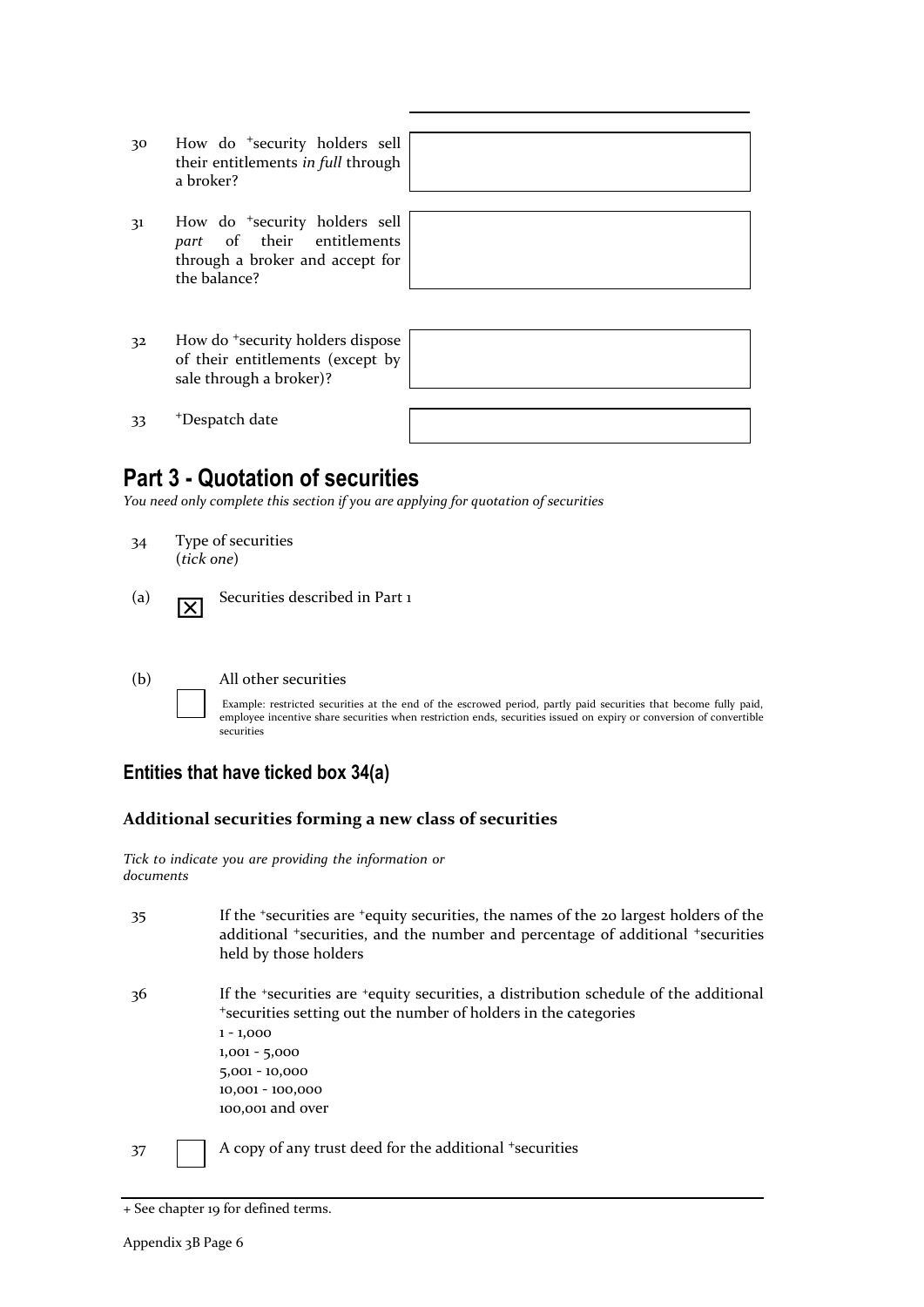## **Entities that have ticked box 34(b)**

38 Number of securities for which <sup>+</sup>quotation is sought 39 Class of <sup>+</sup>securities for which quotation is sought 40 Do the <sup>+</sup>securities rank equally in all respects from the date of allotment with an existing <sup>+</sup>class of quoted <sup>+</sup>securities? If the additional securities do not rank equally, please state: the date from which they do • the extent to which they participate for the next dividend, (in the case of a trust, distribution) or interest payment • the extent to which they do not rank equally, other than in relation to the next dividend, distribution or interest payment 41 Reason for request for quotation now Example: In the case of restricted securities, end of restriction period (if issued upon conversion of another security, clearly identify that other security)

42 Number and <sup>+</sup>class of all <sup>+</sup>securities quoted on ASX (*including* the securities in clause 38)

| Number | <sup>+</sup> Class |
|--------|--------------------|
|        |                    |
|        |                    |
|        |                    |
|        |                    |
|        |                    |
|        |                    |

<sup>+</sup> See chapter 19 for defined terms.